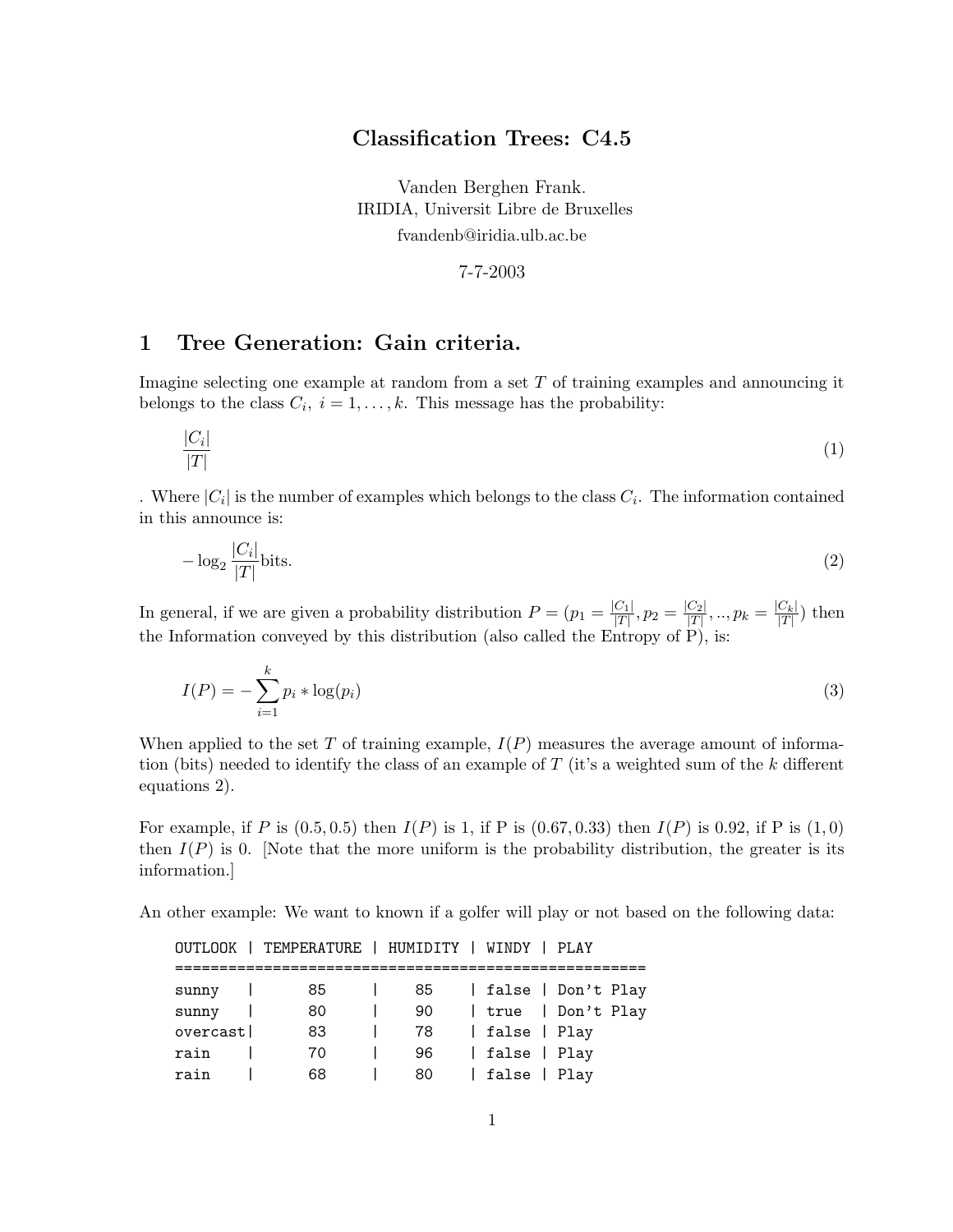#### 1 TREE GENERATION: GAIN CRITERIA. 2

| rain     | 65 | 70 |              | true   Don't Play    |
|----------|----|----|--------------|----------------------|
| overcast | 64 | 65 | true         | Play<br>$\mathbf{L}$ |
| sunny    | 72 | 95 |              | false   Don't Play   |
| sunny    | 69 | 70 | false   Play |                      |
| rain     | 75 | 80 | false   Play |                      |
| sunny    | 75 | 70 | true         | Play<br>$\mathbf{L}$ |
| overcast | 72 | 90 | true         | Play                 |
| overcast | 81 | 75 | false   Play |                      |
| rain     | 71 | 80 | true         | Don't Play           |

We will build a classifier which, based on the features OUTLOOK, TEMPERATURE, HUMID-ITY and WINDY will predict wether or not the golfer will play. There is 2 classes: (play) and (don't play). There is 14 examples. There is 5 examples which gives as result "don't play" and 9 examples which gives as result "will play."

We will thus have  $Info(T) = I(9/14, 5/14) = 0.94$ 

Consider a similar measurement after  $T$  has been partitioned in accordance with the  $n$  outcomes of a test on the feature X. (in the golfer example, X can be a test on OUTLOOK, TEMPER-ATURE, ...). The expected information requirement can be found as a weighted sum over the subsets:

$$
Info(X, T) = \sum_{i}^{n} \frac{|T_i|}{|T|} Info(T_i)
$$
\n
$$
(4)
$$

where  $T_1, T_2, \ldots, T_m$  is the partition of T induced by the value of X.

In the case of our golfing example, for the attribute Outlook we have:

$$
Info(Outlook, T) = 5/14 * I(2/5, 3/5) + 4/14 * I(4/4, 0) + 5/14 * I(3/5, 2/5) = 0.694
$$
 (5)

Consider the quantity  $Gain(X, T)$  defined as:

$$
Gain(X, T) = Info(T) - Info(X, T)
$$
\n(6)

This represents the difference between the information needed to identify an element of T and the information needed to identify an element of T after the value of attribute X has been obtained, that is, this is the gain in information due to attribute X.

In our golfing example, for the Outlook attribute the gain is:

$$
Gain(Outlook, T) = Info(T) - Info(Outlook, T) = 0.94 - 0.694 = 0.246.
$$
\n(7)

If we instead consider the attribute Windy, we find that  $Gain(Window, T) = 0.048$ . Thus OUT-LOOK offers a greater informational gain than WINDY.

We can use this notion of gain to rank attributes and to build decision trees where at each node is located the attribute with greatest gain among the attributes not yet considered in the path from the root.

In the Golfing example we will obtain the following decision tree: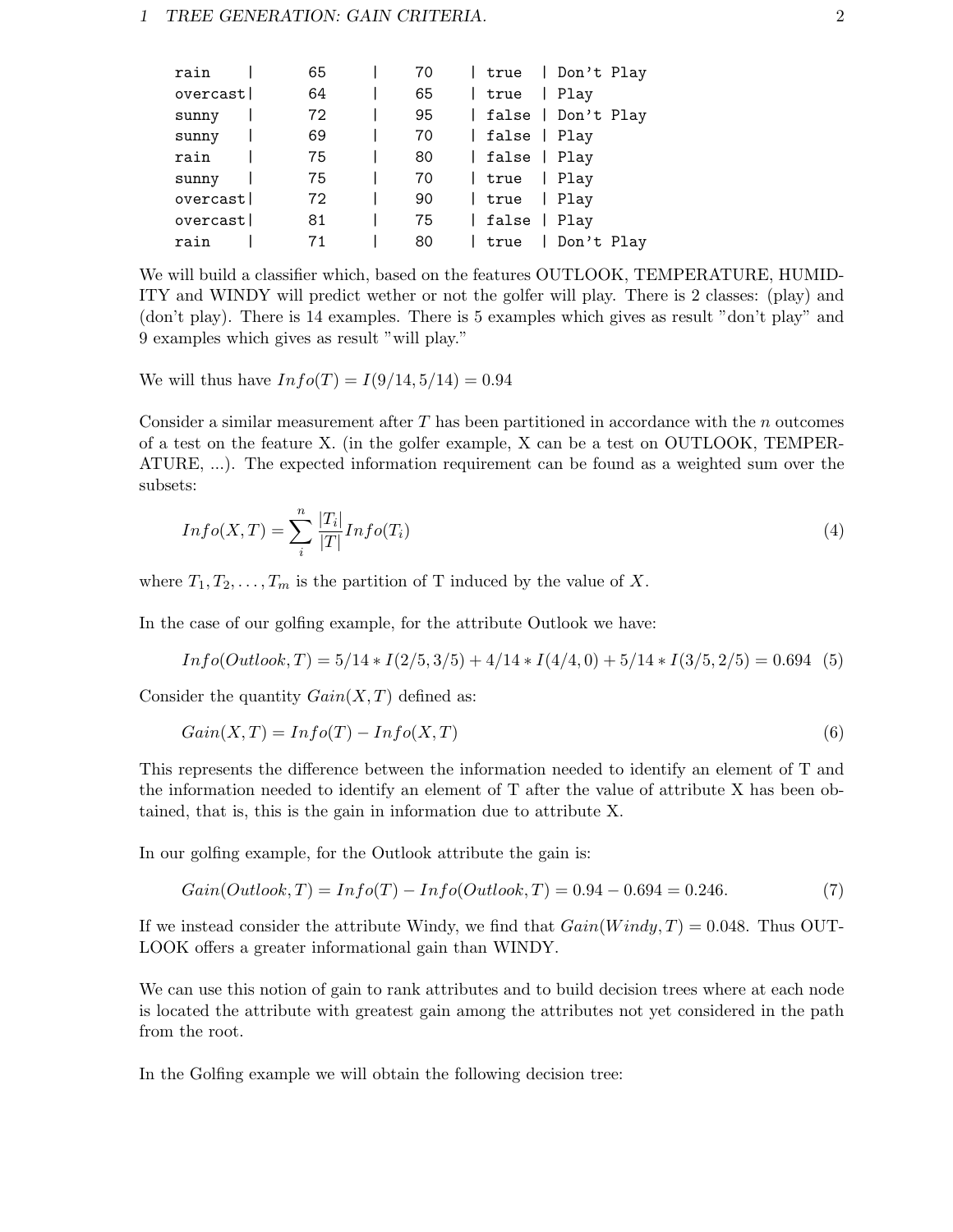

### 2 Tree Generation: Gain Ratio criteria.

.

.

The notion of Gain introduced earlier tends to favor test on features that have a large number of outcomes (when n is big in equation 4). For example, if we have a feature X that has a distinct value for each record, then  $Info(X, T)$  is 0, thus  $Gain(X, T)$  is maximal. To compensate for this Quinlan suggests using the following ratio instead of Gain:

$$
GainRatio(X, T) = \frac{Gain(X, T)}{SplitInfo(X, T)}
$$
\n(8)

Consider the information content of a message that indicate not the class to which the case belongs, but the outcome of the test on feature  $X$ . By analogy with equation 3, we have

$$
SplitInfo(X, T) = -\sum_{i}^{n} \frac{|T_i|}{|T|} \log_2 \frac{|T_i|}{|T|}
$$
\n
$$
(9)
$$

The  $GainRatio(X, T)$  is thus the proportion of information generated by the split that is useful for the classification.

In the case of our golfing example  $GainRatio(OUTLOOK, T) = 0.246/1.577 = 0.156$  and  $GainRatio(WINDY, T) = 0.048/0.985 = 0.049.$ 

We can use this notion of *GainRatio* to rank attributes and to build decision trees where at each node is located the attribute with greatest  $GainRatio$  among the attributes not yet considered in the path from the root.

We can also deal with the case of features with continuous ranges. Say that feature  $X$  has a continuous range. We examine the values for this features in the training set. Say they are, in increasing order,  $A_1, A_2, \ldots, A_m$ . Then for each value  $A_j$ ,  $j = 1, 2, \ldots m$  we partition the records into 2 sets : the first set have the X values up to and including  $A_j$  and the second set have the X values greater than  $A_j$ . For each of these m partitions we compute the  $GainRatio(X(j), T)$   $j = 1, 2, ...m$ , and choose the partition that maximizes the gain. If all features are continuous, we will obtain a binary tree.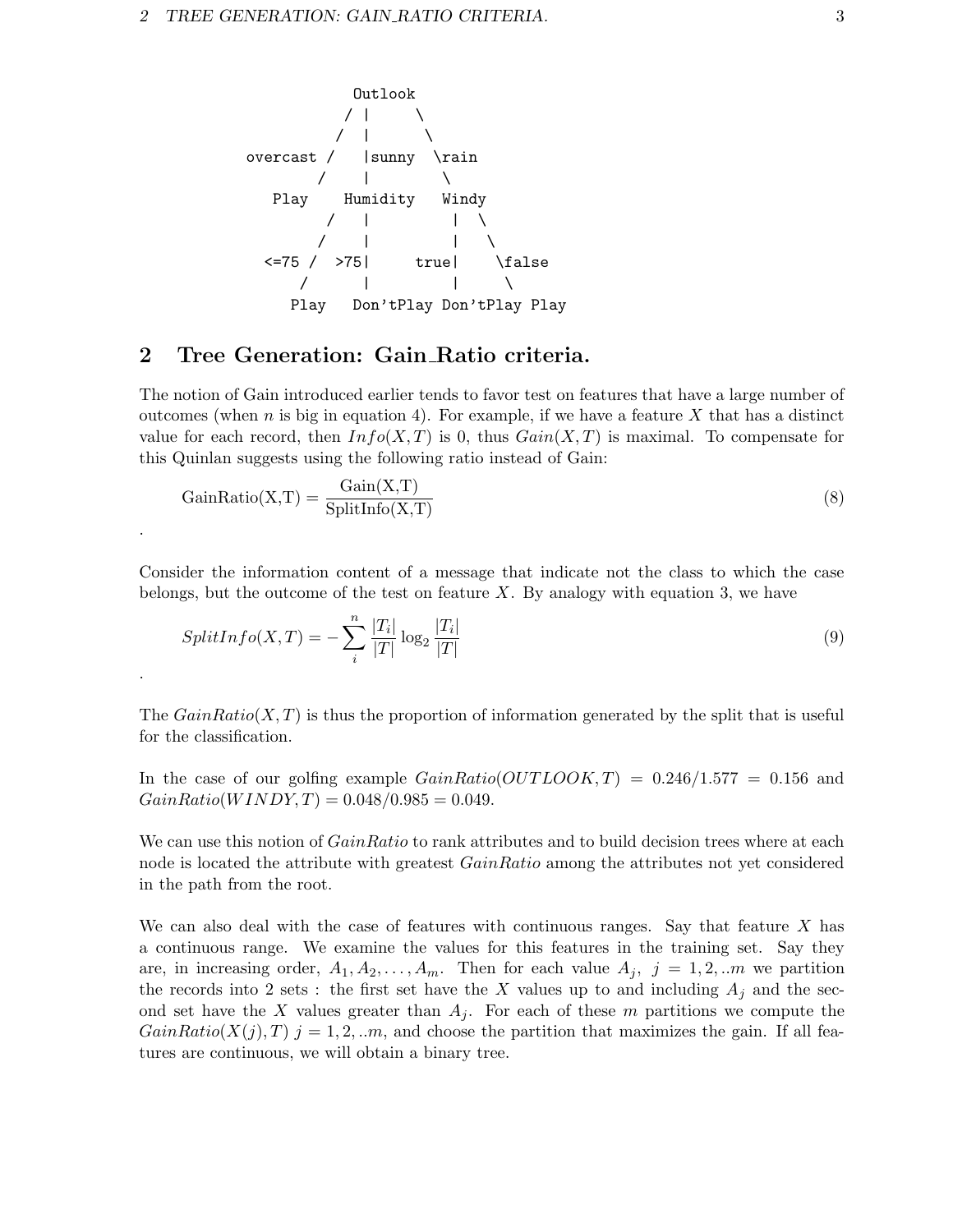# 3 Pruning Trees.

Pruning a tree is the action to replace a whole subtree by a leaf. The replacement takes place if the expected error rate in the subtree is greater than in the single leaf. We will start by generating the whole (generally overfitted) classification tree and simplify it using pruning just after.

The error estimates for leaves and subtrees are computed assuming that they were used to classify a set of unseen cases of the same size as the training set. So a leaf covering  $N$  training cases (E of them incorrectly) with a predicted error rate of  $U_{CF}(E, N)$  (with  $U_{CF}$ : the binomial distribution, CF: the Confidence Level) would give rise to a predicted  $N \times U_{CF}(E, N)$  errors. Similarly, the number of predicted errors associated with a (sub)tree is just the sum the the predicted errors of its branches.

An example: Let's consider a dataset of 16 examples describing toys. We want to know if the toy is fun or not.

| ິ          |                |          | $\mathbf{I}$ | <b>A</b> VAT     |
|------------|----------------|----------|--------------|------------------|
| ========== |                | ======== |              | ================ |
| red        | $\mathbf{2}$   |          |              | yes              |
| red        | 3              |          |              | yes              |
| green      | 2              |          |              | yes              |
| red        | 2              |          |              | yes              |
| green      | $\mathbf{2}$   |          |              | yes              |
| green      | 4              |          |              | yes              |
| green      | $\overline{2}$ |          |              | yes              |
| green      | 1              |          |              | yes              |
| red        | 2              |          |              | yes              |
| green      | $\overline{2}$ |          |              | yes              |
| red        | 1              |          |              | yes              |
| blue       | $\overline{2}$ |          |              | no               |
| green      | 2              |          |              | yes              |
| green      | 1              |          |              | yes              |
| red        | 3              |          |              | yes              |
| green      | 1              |          |              | yes              |

COLOR | MAX NUMBER OF PLAYERS | FUN

We obtain the following classification tree:



The predicted error rate for leaf 1 is  $6 \times U_{25\%}(0, 6) = 6 \times 0.206$ . The predicted error rate for leaf 2 is  $9 \times U_{25\%}(0,9) = 9 \times 0.143$ . The predicted error rate for leaf 3 is  $1 \times U_{25\%}(0,1) = 1 \times 0.75$ . The total number of predicted error for this subtree is  $6 \times 0.206 + 9 \times 0.143 + 1 \times 0.75 = 3.273$ . If the tree were replaced by the simple leaf "Yes", the predicted error rate would have been: